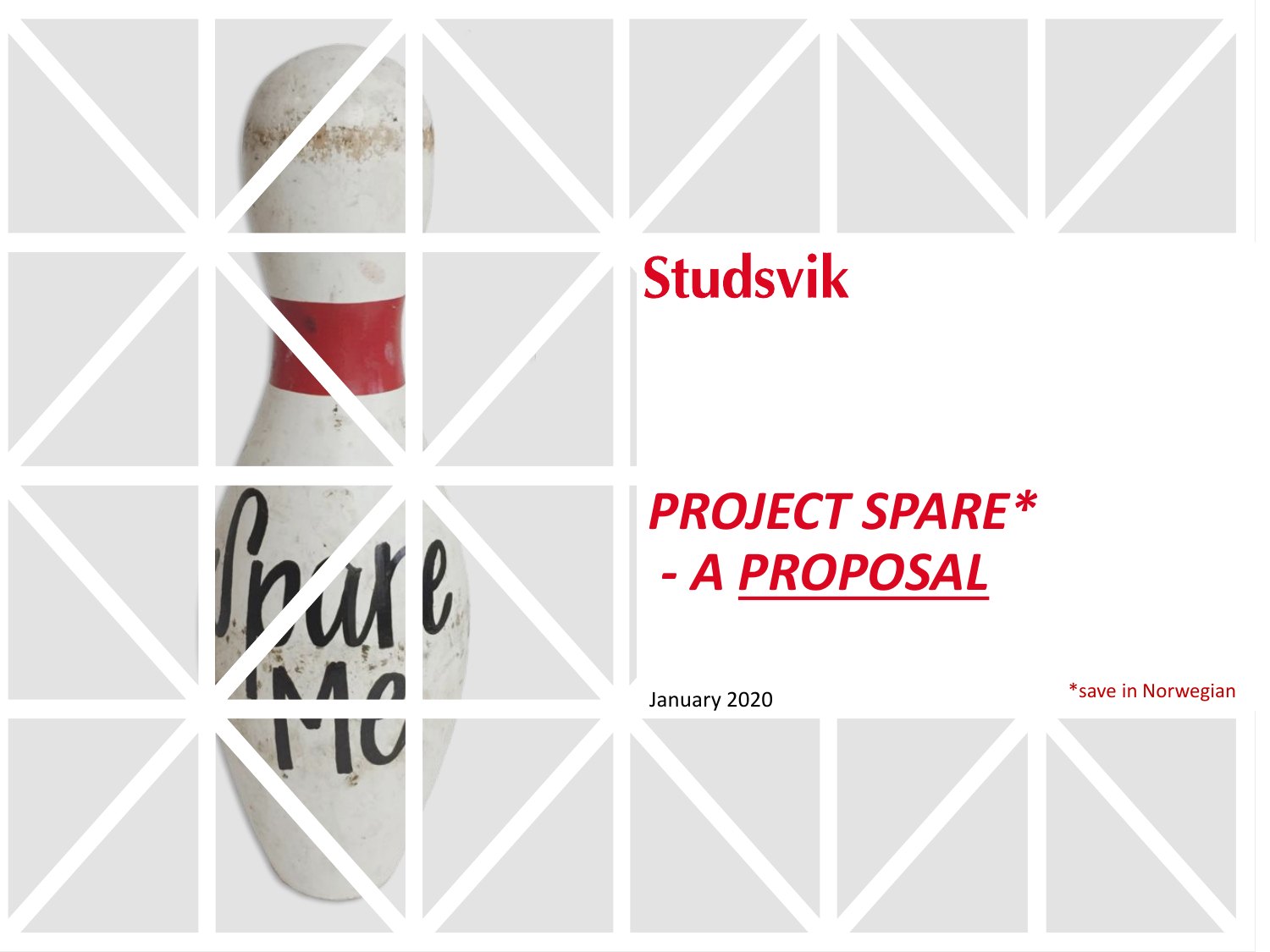### *BACKGROUND*

- Halden closed for fuel experiments 2018
- Minimum fuel PIE in Kjeller beyond 2020
- Unique and high value fuel from HRP risks becoming waste
- HRP currently evaluating inventory of experimental fuel to select which samples are desired to be transported to other labs for future studies.
- Samples available for future projects and research at Studsvik or other labs (if HRP agrees to make materials available)
- Time is short to secure HRP fuel at IFE
	- Agreement between IFE and NND during 2020 on what material shall be kept for research
	- Risk of non-claimed materials treated as waste by NND from 2021
	- IFE and Studsvik in dialog on possibilities for transporting selected samples to Studsvik.
	- Studsvik arranges transports, storage and final disposal
	- IFE available to support limited amount of handling at Halden/Kjeller.

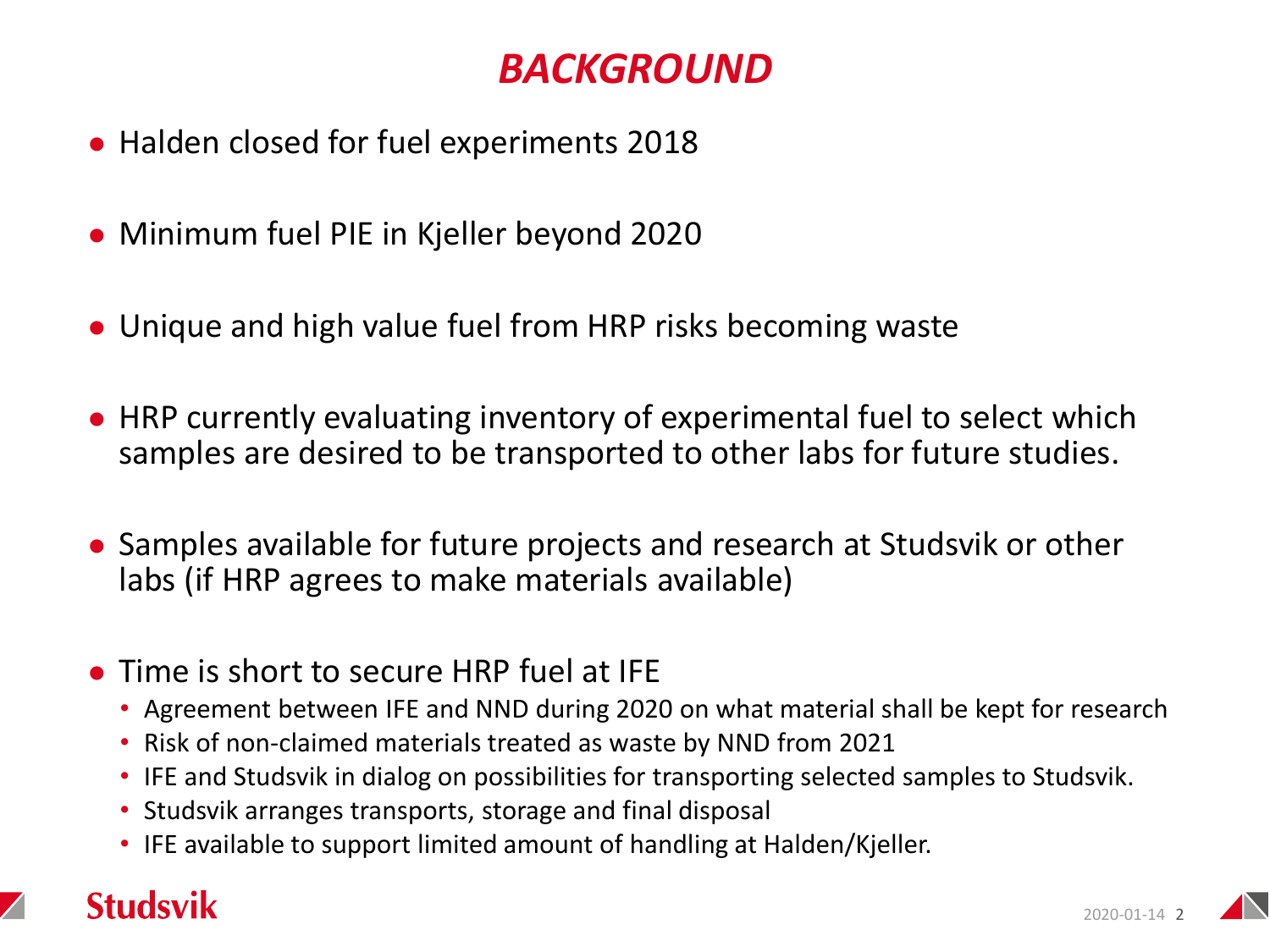### *PREREQUISITES – HRP FUEL FROM HALDEN AND KJELLER*

### • Transports from IFE to Studsvik

- Established route for both Halden and Kjeller
- Studsvik can accept foreign fuel for research purposes, limited amount fuel/year
- Quarterly transport windows from Norway to Studsvik in 2020 can be offered

# ● Cask availability

- IFE's B(U)-cask no valid certificate
- Studsvik 14 ton cask most cost efficient (max 7 kg U/transport)
- NCS45 not compatible with Kjeller
- Agreement between IFE and NND 2020 what material shall be kept for research
- Non-claimed HRP fuel may end up treated as waste by NND from 2021
- Studsvik 14 ton cask certificate expires by Dec 2020, update may be possible



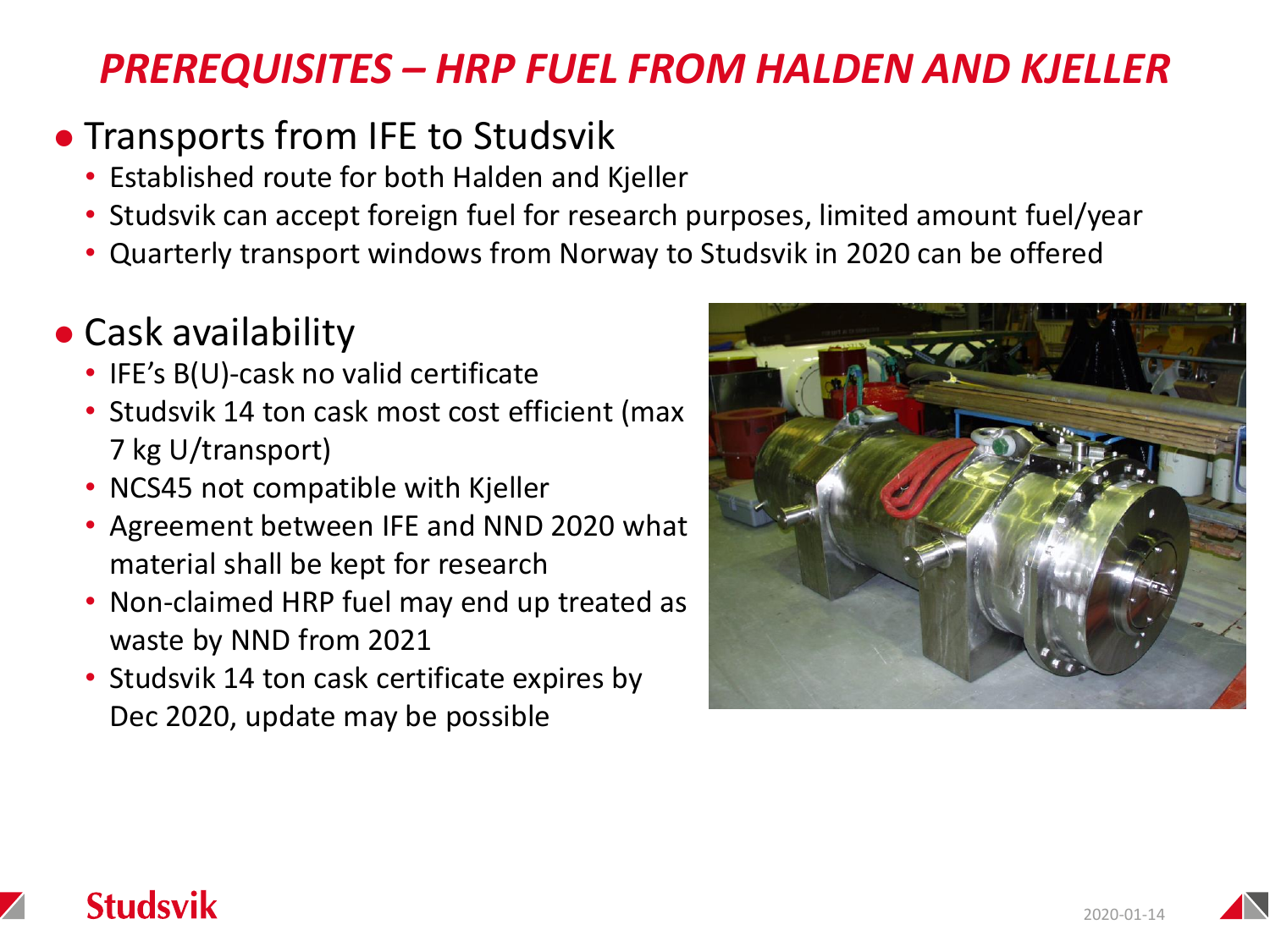# *OVERVIEW*

#### **General**

- Possibility for saving selected HRP samples from becoming waste by transporting samples to Studsvik.
- With HRP approval, samples may be transferred into other research programs.
- Project management: Studsvik

#### **Scope**

- Two transports from Norway to Sweden
- Maximum total amount Uranium 14 kg ( $\approx$  28 m fuel rods)
- Storage at Studsvik until 2026 with option to prolong, final storage included.
- Rod/sample condition verification upon reception
	- Visual inspection and gamma scanning suggested. FGR if intact segments.

Estimated total project budget 1 MEUR (excl Studsvik contribution)



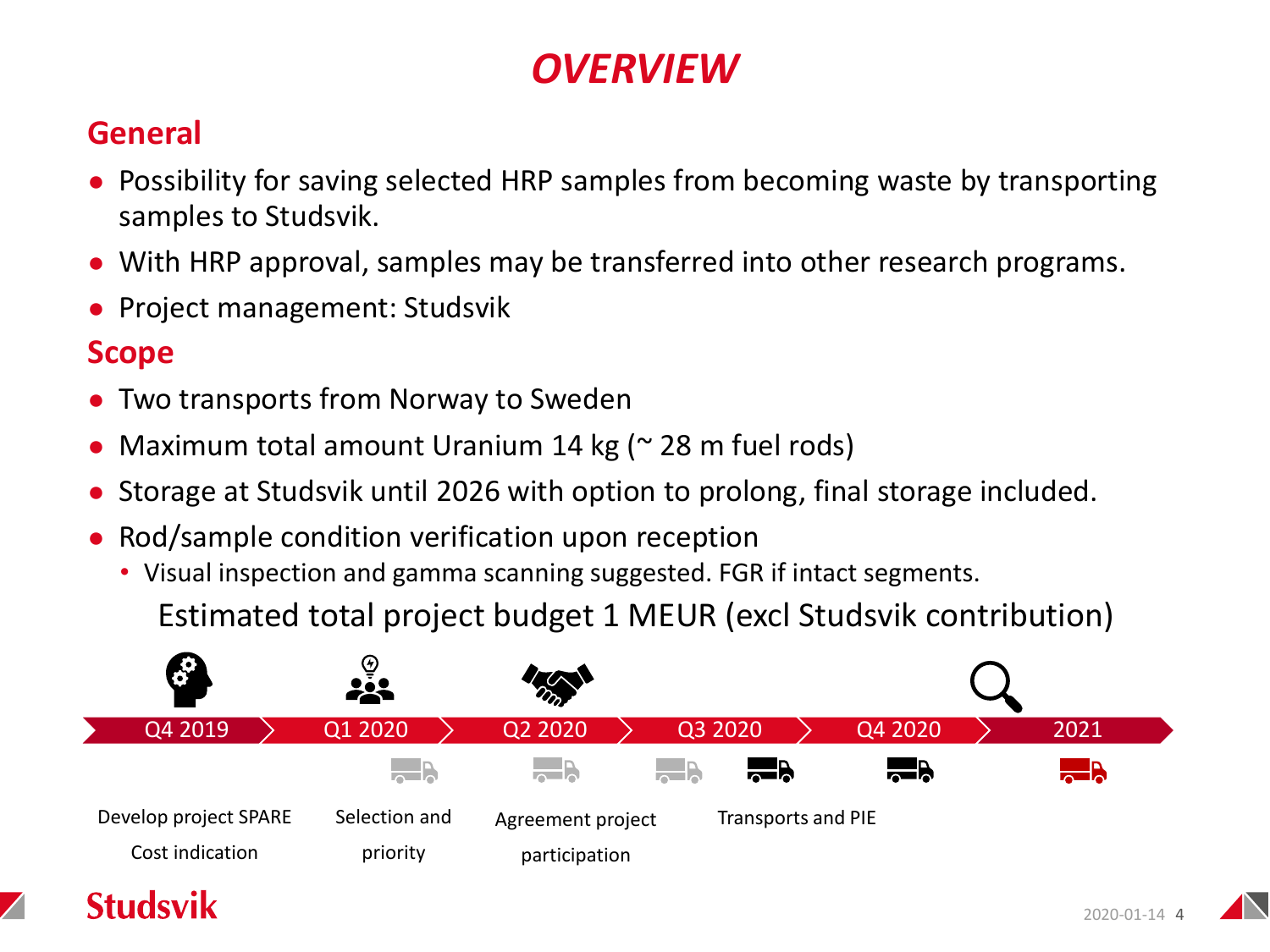# *PROPOSED FUNDING MODEL*

Estimated total project budget 1 MEUR

- The project cost is shared amongst interested organizations
- The cost proposed to be shared according to current NEA funding principles

Example – 10 participating organizations

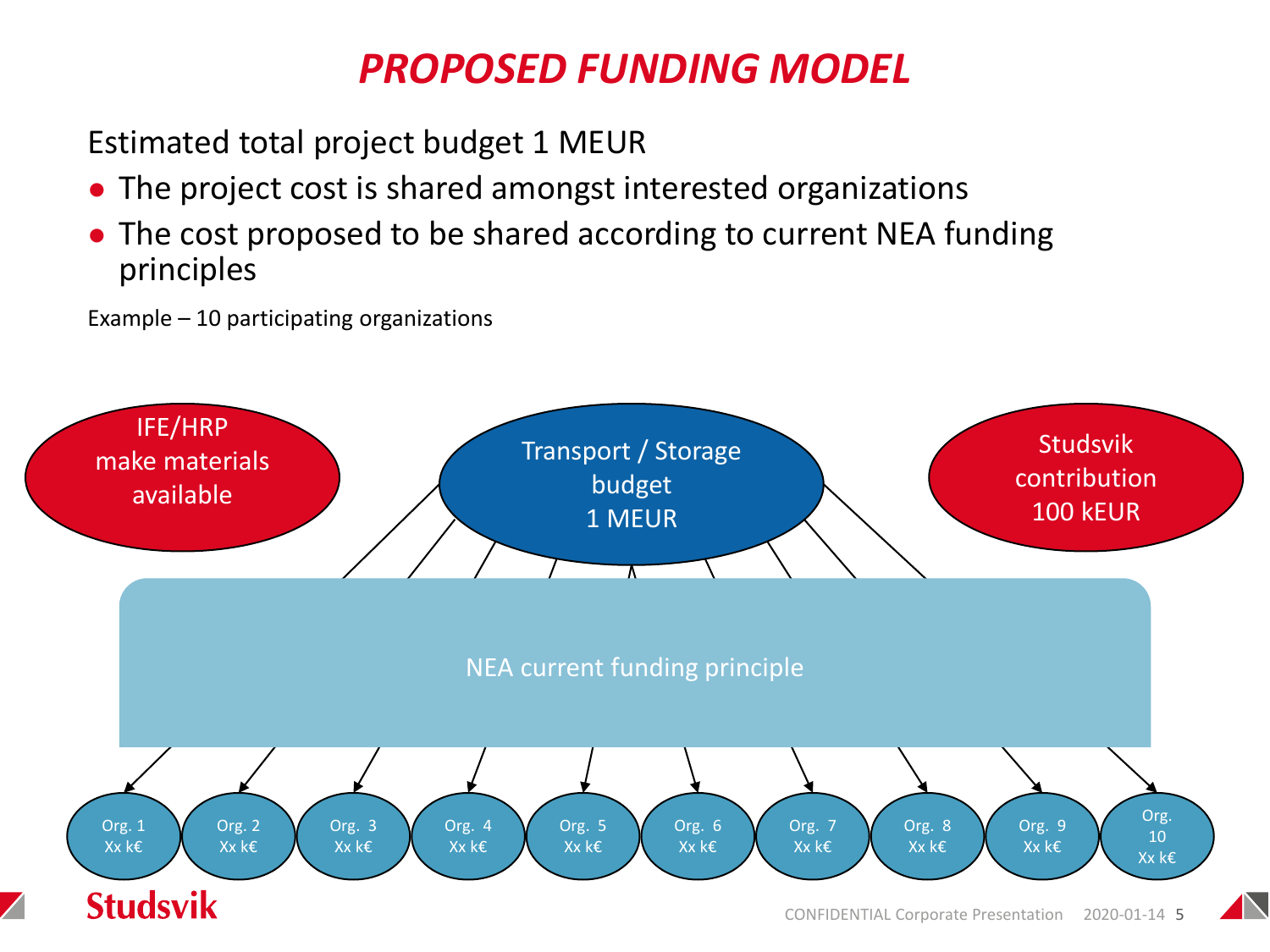### *HRP SAMPLES AVAILABLE TO OTHER PROGRAMS (PENDING APPROVAL FROM HRP)*



 $\angle$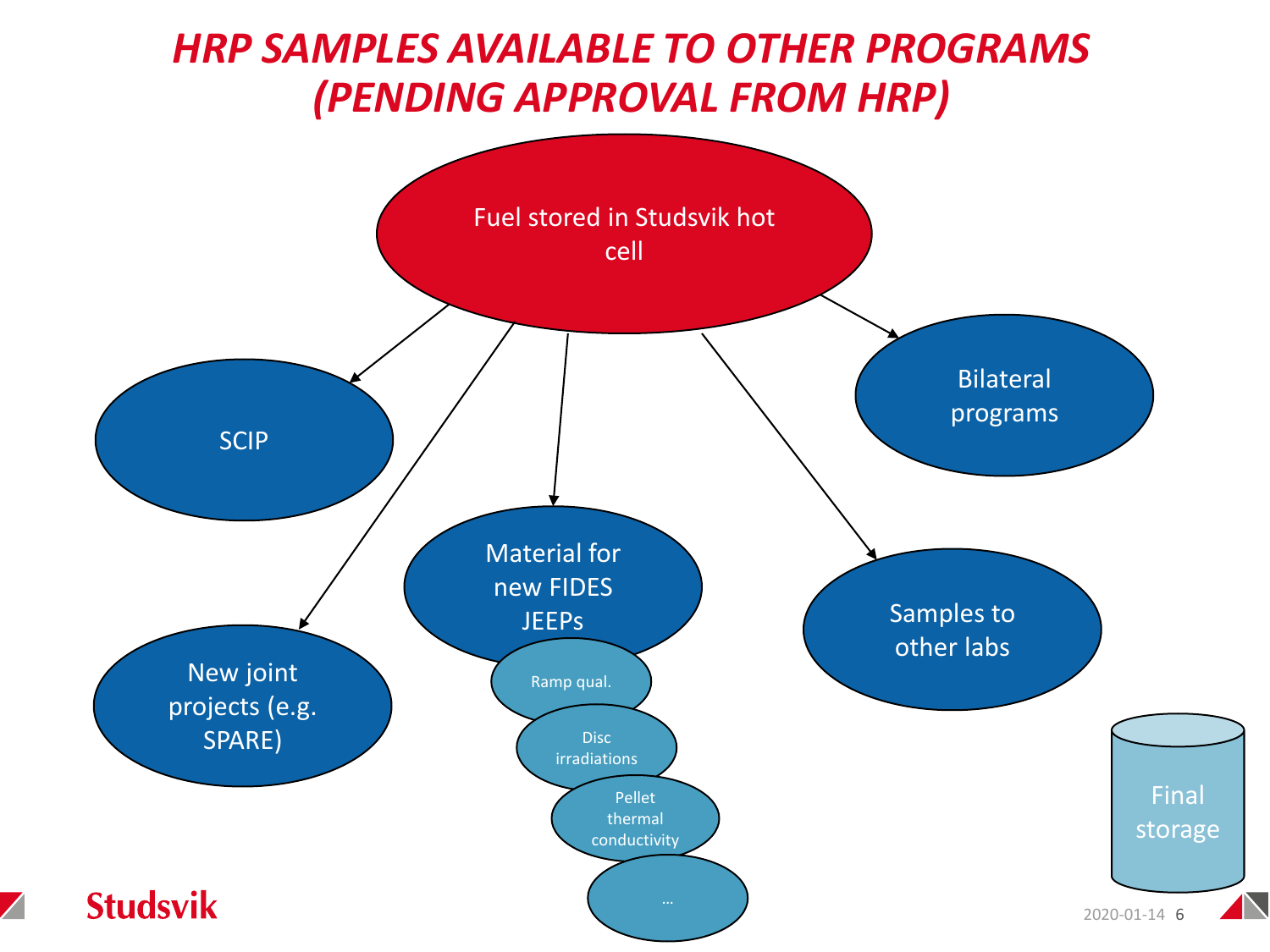### *NEXT STEPS*

#### **HRP members**

- Feedback to Studsvik on the proposal
- Express interest to particpate in SPARE including selection of samples

#### **IFE**

Distributing list of HRP samples within HRP and other joint projects with interest in securing the fuel.

#### **Studsvik**

- Develop SPARE project details upon feedback from the nuclear community
- Arrange workshop in Q1 to rank fuel to be saved
- Potential application for extension of Studsvik 14 ton cask certificate, decision required by Q2 2020

Letter of intent or similar from organisations aiming to participate by end of 2020 Q1

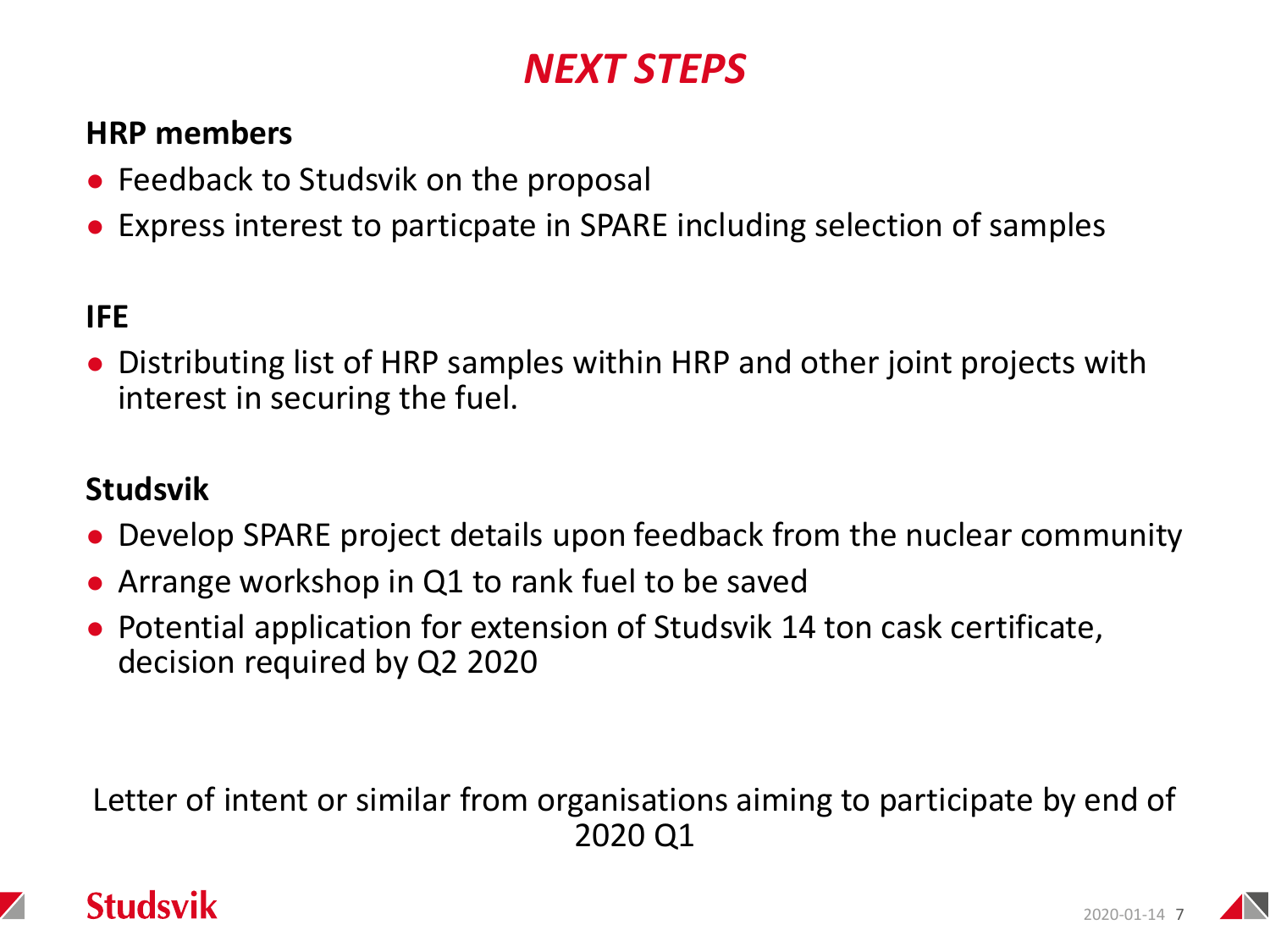### *WORKSHOP MARCH 12-13*

#### ● **Workshop objective:**

• Prioritize what HRP fuel to be saved within SPARE. Determine the time frame for transportation of fuel from Halden/Kjeller to Studsvik and identify ideas for future research.

#### ● **Date and venue**

• The workshop is scheduled for **March 12-13, 2020,** starting at 9.30 and ending at 13.00 the following day. The meeting will be held at the conference center *Citykonferensen* in central **Stockholm**, **Sweden** (https://www.citykonferensen.se/en/).

#### ● **Industry input**

• All organizations interested in being a member of project SPARE are welcome to the workshop. Studsvik expects organizations with specific interests in the HRP fuel to prepare presentations summarizing their priority and motivation. Such presentation can also include ideas of continued research using the HRP fuel.

#### ● **Participation**

- Please indicate the interest from your organization to participate in the workshop before **January 31, 2020** by e-mailing the items below to Carolina.losin@studsvik.com.
	- Planned representatives from your organization
	- Are you attending workshop in person or via web
	- If you intend to make presentation at the workshop